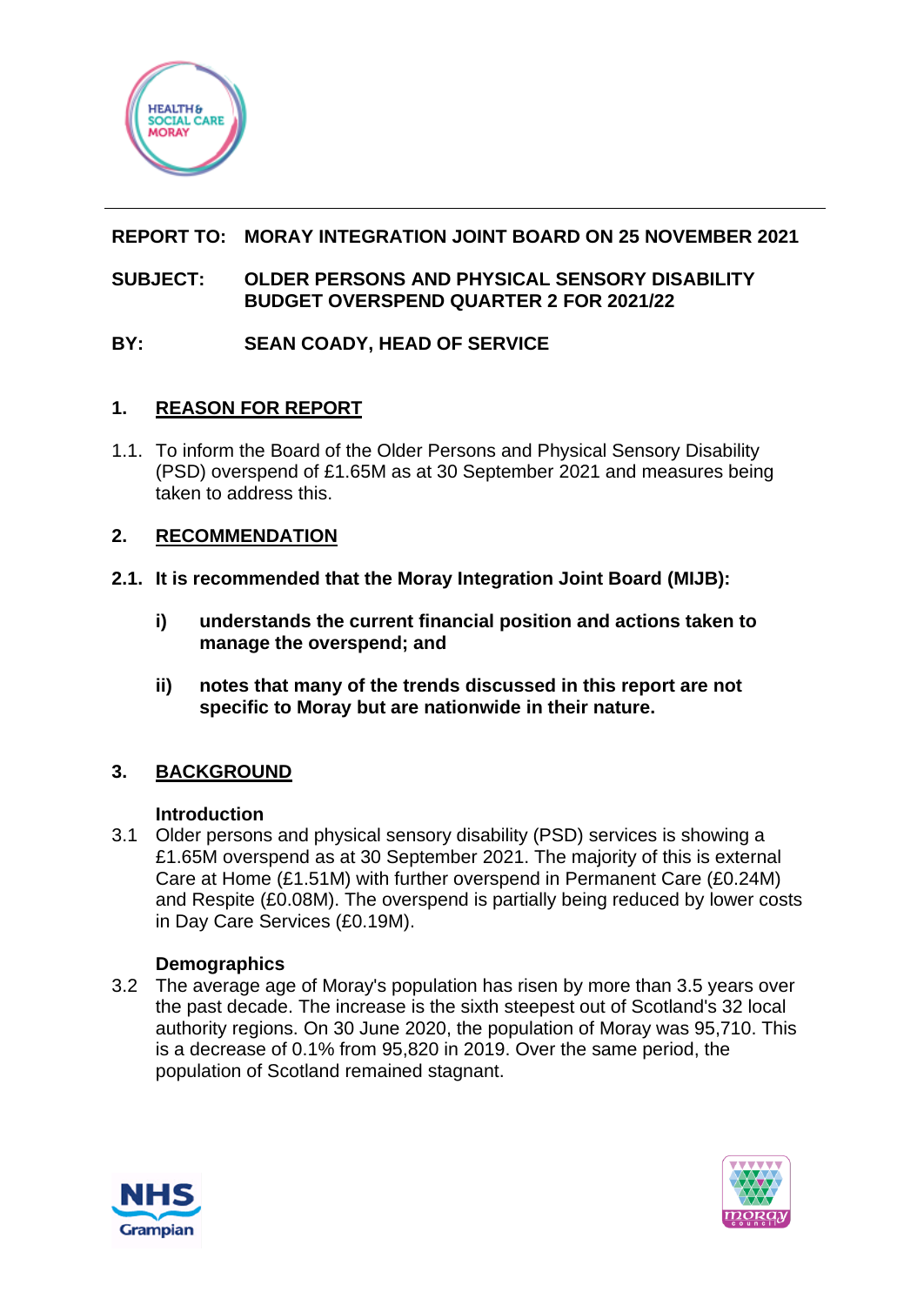- 3.3 Moray had the 23rd highest population in 2020, out of all 32 council areas in Scotland. Between 2019 and 2020, 20 councils saw a population decrease and 12 councils saw a population increase. Between 1998 and 2020, the population of Moray has increased by 10.3%. This is the 11th highest percentage change out of the 32 council areas in Scotland. Over the same period, Scotland's population rose by 7.7%. In 2020, there were more females (50.4%) than males (49.6%) living in Moray. There were also more females (51.2%) than males (48.8%) living in Scotland overall.
- 3.4 In terms of overall size, the 45 to 64 age group was the largest in 2020, with a population of 27,544. In contrast, the 16 to 24 age group was the smallest, with a population of 9,019. In 2020, more females than males lived in Moray in 3 out of 6 age groups.

#### **Between 1998 and 2020, the 25 to 44 age group saw the largest percentage decrease (-15.0%). The 75 and over age group saw the largest percentage increase (+62.4%).<sup>1</sup>**



**Morav** Percentage change in population by age group. 1998 and 2020

## **Impacts of Covid**

- 3.5 At the beginning of the pandemic each service was requested to identify what aspects of their services were critical and non-critical. Decisions were made in relation to prioritisation of services and many families stepped in to support older relatives due to these changes.
- 3.6 We are now moving to a hybrid business as usual and Covid models, and we are now seeing the true costs of contingencies put in place, or indeed removed. There has been an element of firefighting throughout the 18 months of pandemic that remains relevant.
- 3.7 Initially during March 2020, all care packages were reviewed leaving remaining packages that were high cost and complex. At the beginning of lockdown with

<sup>1</sup> https://www.nrscotland.gov.uk/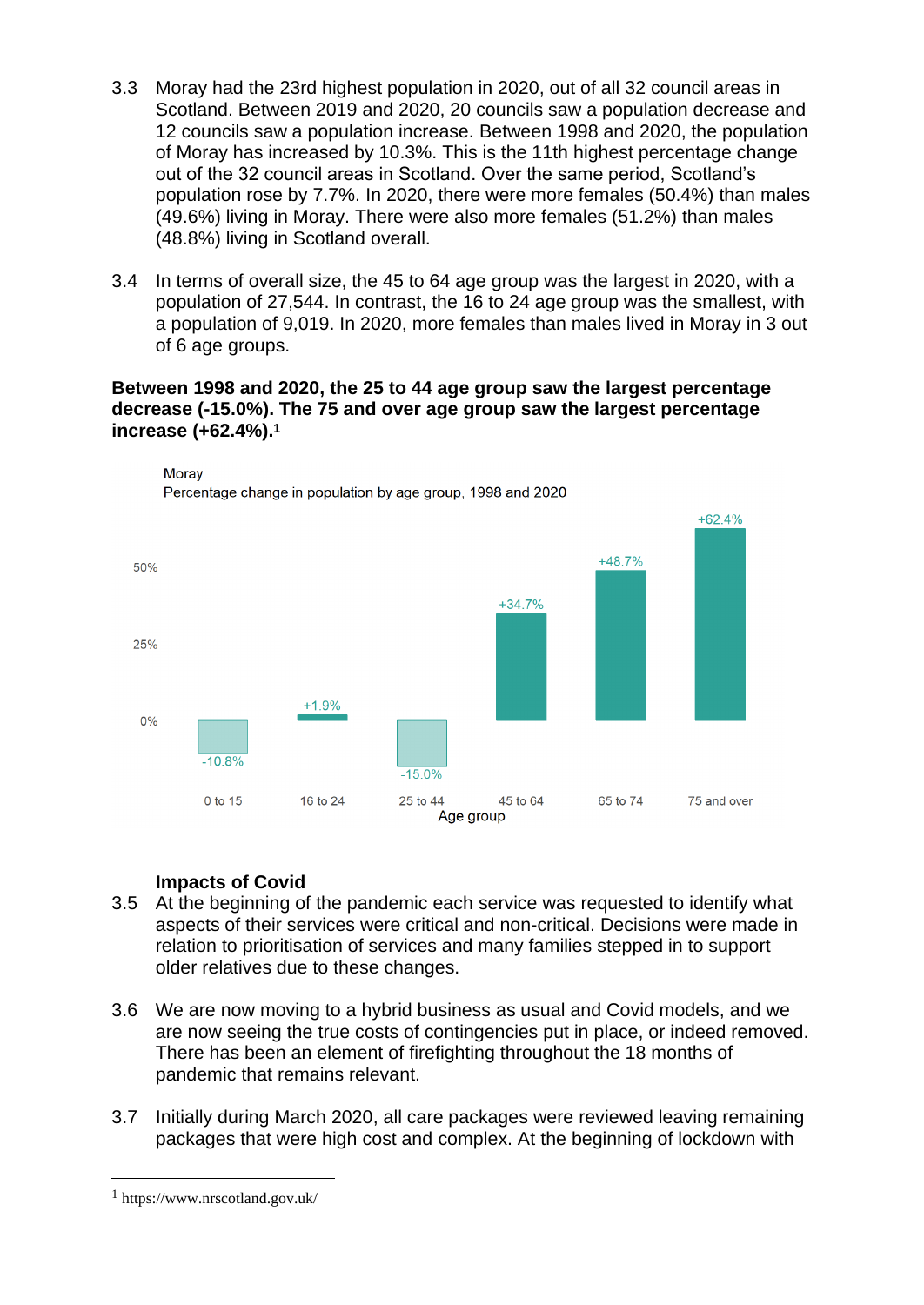many families being off work, they took on some of the burden of care. As the pandemic has progressed and people started to return to the workplace, the demands for care have risen.

#### **System challenges**

- 3.8 On average, since February 2021, Emergency Department (ED) activity has almost doubled. The average number of patients presenting at ED daily in February was in the 40s, by July 2021 this was in the 70s. This is not just Covid activity but is now a presentation of patients with higher acuity, co-morbidities and complex circumstances.
- 3.9 This, in turn is increasing length of stay as well as readmission rates. **On average 15% of all readmissions nationally are older patients.<sup>2</sup>** This is a combination of 'missed care' previously known as the Health Debt, caused by cessation of preventative and elective treatments as well as a relaxation in lockdown protocols. We are now witnessing a social debt that needs consideration. Although some Covid measures have relaxed, bed spacing is still in effect which is seeing higher numbers of patients and fewer resources which impacts on social care services.



- 3.10 Initial Covid bed spacing reductions saw Dr Gray's Hospital and community hospitals reduce their bed base by 19%. Dr Gray's Hospital went from 190 to 154 beds and are still reduced due to the ongoing legionella situation, contingency bed plans and surge requirements. Community hospitals went from 62 to 50 and are now at 52.
- 3.11 All care providers are experiencing retention deficits and recruitment drives are often unsuccessful with reasons being uncompetitive rewards packages against increasing demands and expectations. Some providers have flagged an inability to cope with their workload - particular at weekends. Contingency methods have seen bank staff and other alternatives put in place at extra costs although staff are now being prevented from working longer hours as they are in breach of the Working Hours directive. As a result, this puts increasing pressure on internal services who are required to accommodate any unmet need whilst also facing similar issues.

<sup>2</sup> <https://www.bgs.org.uk/resources/scottish-care-of-older-people-scoop-project>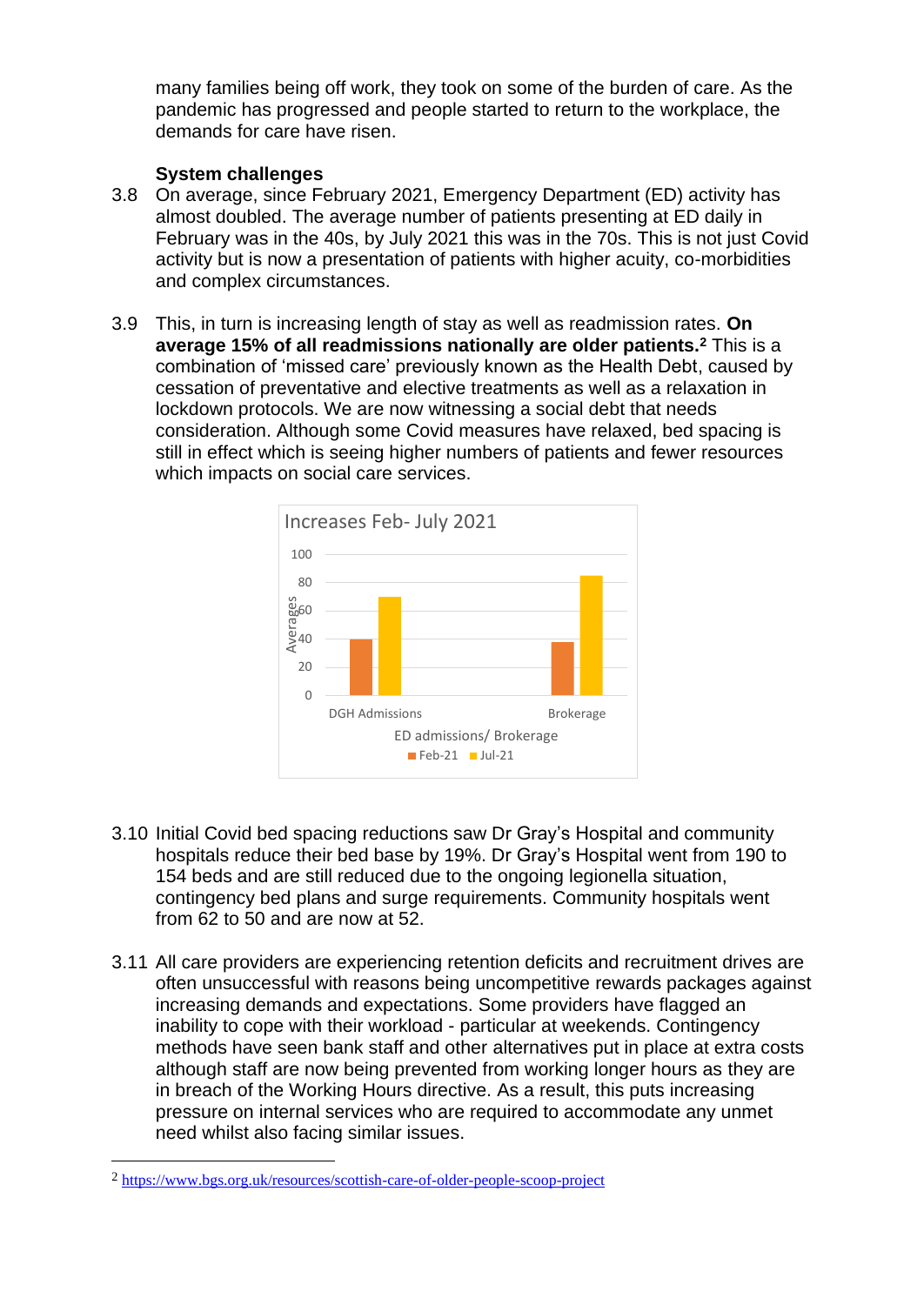#### **Budget Detail and Challenges**

3.12 The Older Persons and PSD Services budget as at 30 September 2021 shows an overspend of £1.65M. This is a considerable increase in comparison to the same 6 month period over the last two financial years. The increase can be attributed to rising demands on care as well as additional pressures through Covid.

| Year      | <b>Budget</b> | <b>Budget YTD</b> | <b>Actual</b> | <b>Variance</b> |  |
|-----------|---------------|-------------------|---------------|-----------------|--|
|           |               |                   |               |                 |  |
| 2021-2022 | 18,853,516    | 8,964,649         | 10,615,013    | (1,650,365)     |  |
|           |               |                   |               |                 |  |
| 2020-2021 | 17,917,740    | 8,624,112         | 9,514,951     | (890, 839)      |  |
|           |               |                   |               |                 |  |
| 2019-2020 | 16,788,670    | 7,963,779         | 8,695,234     | (731,456)       |  |

#### **Care at Home**

3.13 Care at Home has an annual budget of £4.70M. Year to date budget against actual cost is showing an overspend of £0.94M. Historically this budget has been in an overspend position.

| Year      | <b>Budget</b> | <b>Budget YTD</b> | <b>Actual</b> | <b>Variance</b> |
|-----------|---------------|-------------------|---------------|-----------------|
|           |               |                   |               |                 |
| 2021-2022 | 4,702,357     | 2,087,259         | 3,020,701     | (933, 422)      |
|           |               |                   |               |                 |
| 2020-2021 | 4,554,361     | 2,126,175         | 2,588,279     | (462,104)       |
|           |               |                   |               |                 |
| 2019-2020 | 4,267,890     | 1,856,138         | 2,094,481     | (238, 343)      |

- 3.14 The service has seen a small increase in the number of care packages versus the previous year. However, this is not enough to explain the increase. Instead the amount of care provided per service user has increased. This is a result of the health debt accumulating and services users now experiencing higher complexity and multi-morbidity. Through recent review of other Health and Social Care Partnerships Moray is not an outlier in experiencing these challenges with care at home.
- 3.15 In response to the rising costs all care packages over £500 per week are now signed off at service management level. These packages are monitored daily by the management resource team leaders in discussion with the appropriate locality manager, and if necessary referred to the Head of Service.
- 3.16 High end packages over £1,000 per week all have a robust assessment as to why they continue to be supported at home with high care packages in place. All are approved by Head of Service. It should be noted this process existed prior to the £500 per week package reviews.
- 3.17 The review process for care packages is annually, however this is now being reviewed through the new tender process.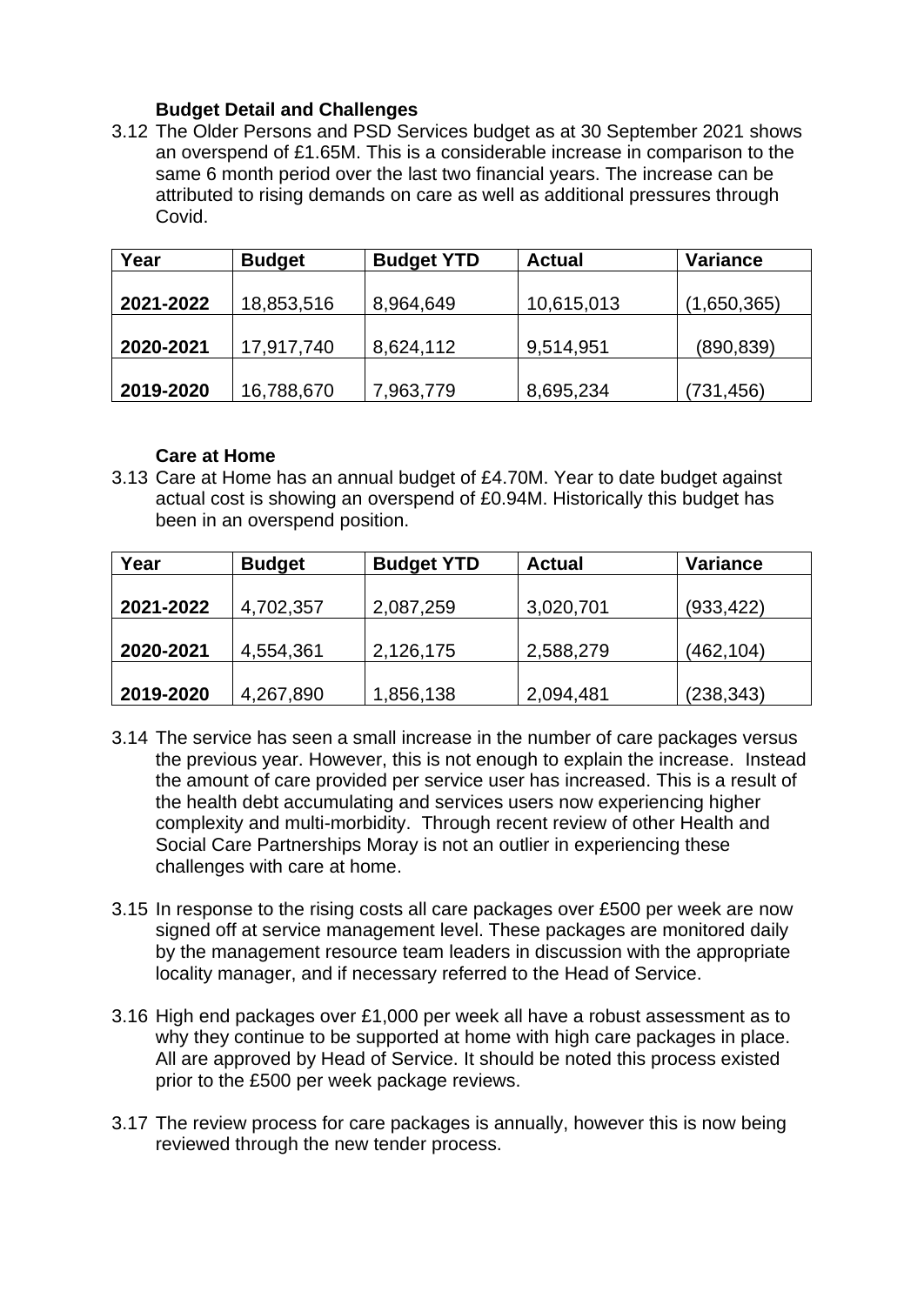3.18 The appointment of two providers during the winter of 2020/21 allowed packages to be taken on at rapid pace due to other services being cessed. This appointment was seen as necessary to ensure care packages could resume for both substantial and critical service users. These costs (£0.15M) were attributed to winter funding for 2020-2021 but not for 2021-2022. Discussions are currently ongoing about reallocating the 2021/22 costs from the recently announced Scottish Government funding. This will reduce the budget overspend by £0.43M

#### **Sheltered Housing and Very Sheltered Housing**

- 3.19 Additional costs have been attributed to a contract with a housing association to provide sheltered and very sheltered housing facilities. The anticipated transfer of funding was not realised which led to a cost pressure within this budget.
- 3.20 The financial position for this element has resulted in an overspend of £0.58M to 30 September 2021. It should be noted however that these facilities help older people feel safe and secure at home and live fulfilling and independent lives. There is an element of overnight care provided and the cost of care packages in these facilities are high.

| Year      | <b>Budget</b> | <b>Budget YTD</b> | <b>Actual</b> | <b>Variance</b> |
|-----------|---------------|-------------------|---------------|-----------------|
|           |               |                   |               |                 |
| 2021-2022 | 313,296       | 156,535           | 734,446       | (577, 911)      |
|           |               |                   |               |                 |
| 2020-2021 | 313,296       | 156,535           | 706,669       | (550, 134)      |
|           |               |                   |               |                 |
| 2019-2020 | 34,000        | 566               | 476,124       | (475, 558)      |

## **Permanent (Care Home)**

3.21 Permanent Care has an annual budget of £10.49M. Year to date budget against actual cost is showing an overspend of £0.24M.

| Year      | <b>Budget</b> | <b>Budget YTD</b> | <b>Actual</b> | <b>Variance</b> |
|-----------|---------------|-------------------|---------------|-----------------|
|           |               |                   |               |                 |
| 2021-2022 | 10,488,259    | 5,211,542         | 5,450,728     | (239, 186)      |
|           |               |                   |               |                 |
| 2020-2021 | 9,893,158     | 4,913,911         | 5,090,822     | (176, 891)      |
|           |               |                   |               |                 |
| 2019-2020 | 9,413,372     | 4,699,283         | 4,508,010     | 191,272         |

- 3.22 Care home payments are paid based on Scottish Government rates. A separate rate is paid for those requiring residential care (£653.79 per week) and nursing care (£763.68 per week). This is increased each year and the budget is uplifted to take into account any increases. A contribution for care home costs may also be made by the service user following the completion of a financial assessment.
- 3.23 At present 482 residents are currently receiving financial assistance. Of these 238 are receiving residential care and 244 are receiving nursing care. Whilst this is lower than the same period in 2020 there is a marked increase from the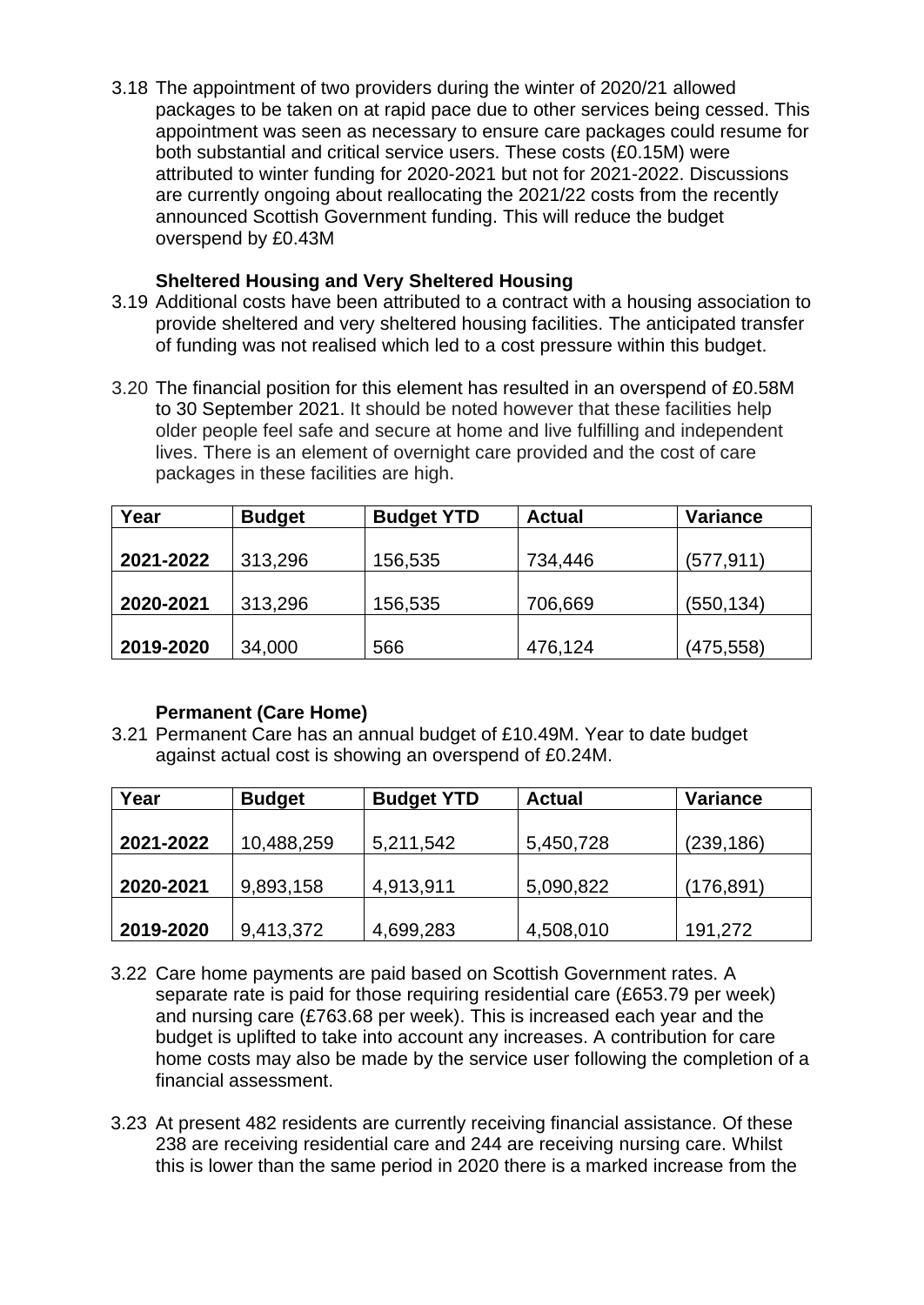|                    | <b>April</b> | <b>May</b> | June  | July  | Aug   | <b>Sept</b> |
|--------------------|--------------|------------|-------|-------|-------|-------------|
| <b>Residential</b> |              |            |       |       |       |             |
| 2021               | 238          | 240        | 243   | 238   | 234   | 238         |
| 2019               | 328          | 321        | 326   | 323   | 320   | 327         |
| <b>Movement</b>    | $-90$        | $-81$      | $-83$ | $-85$ | $-86$ | $-89$       |
|                    |              |            |       |       |       |             |
| <b>Nursing</b>     |              |            |       |       |       |             |
| 2021               | 252          | 249        | 245   | 249   | 246   | 244         |
| 2019               | 148          | 151        | 148   | 151   | 160   | 196         |
| <b>Movement</b>    | $+104$       | $+98$      | $+97$ | $+98$ | $+86$ | $+48$       |

year prior, pre-Covid. Again, this is representative of the health debt being allowed to accumulate.

- 3.24 The review process for Long Term Care is annually but if there has been an increase to nursing this will be reviewed after the initial 6 weeks to ascertain if it is required.
- 3.25 Other time related elements will also affect the overspend at a given reporting period. These include paying the maximum entitlement of costs to a care home prior to the completion of an individual's financial assessment; being legally responsible for any outstanding debts due by an individual to the care home; and deferred payments i.e. an agreement that care home costs will be covered by the authority pending the sale of an individual's property.

#### **Respite**

- 3.26 Respite care is currently showing an overspend of £85,000 against a year to date budget of £307,000.
- 3.27 This is primarily driven by an overspend in respite in the west where there has been a number of clients in emergency respite for longer than the statutory 2 weeks due to not being able to discharge them. There has also been increased emergency respite in care homes when there has been a lack of community resource. The overspend is partially being offset by underspend within east side facilities, however further analysis is required to identify what is driving this.

| Year      | <b>Budget</b> | <b>Budget YTD</b> | <b>Actual</b> | Variance  |
|-----------|---------------|-------------------|---------------|-----------|
|           |               |                   |               |           |
| 2021-2022 | 741,666       | 306,618           | 391,006       | (84, 387) |
|           |               |                   |               |           |
| 2020-2021 | 738,031       | 304,719           | 258,968       | 45,750    |
|           |               |                   |               |           |
| 2019-2020 | 648,424       | 265,517           | 387,165       | (121,648) |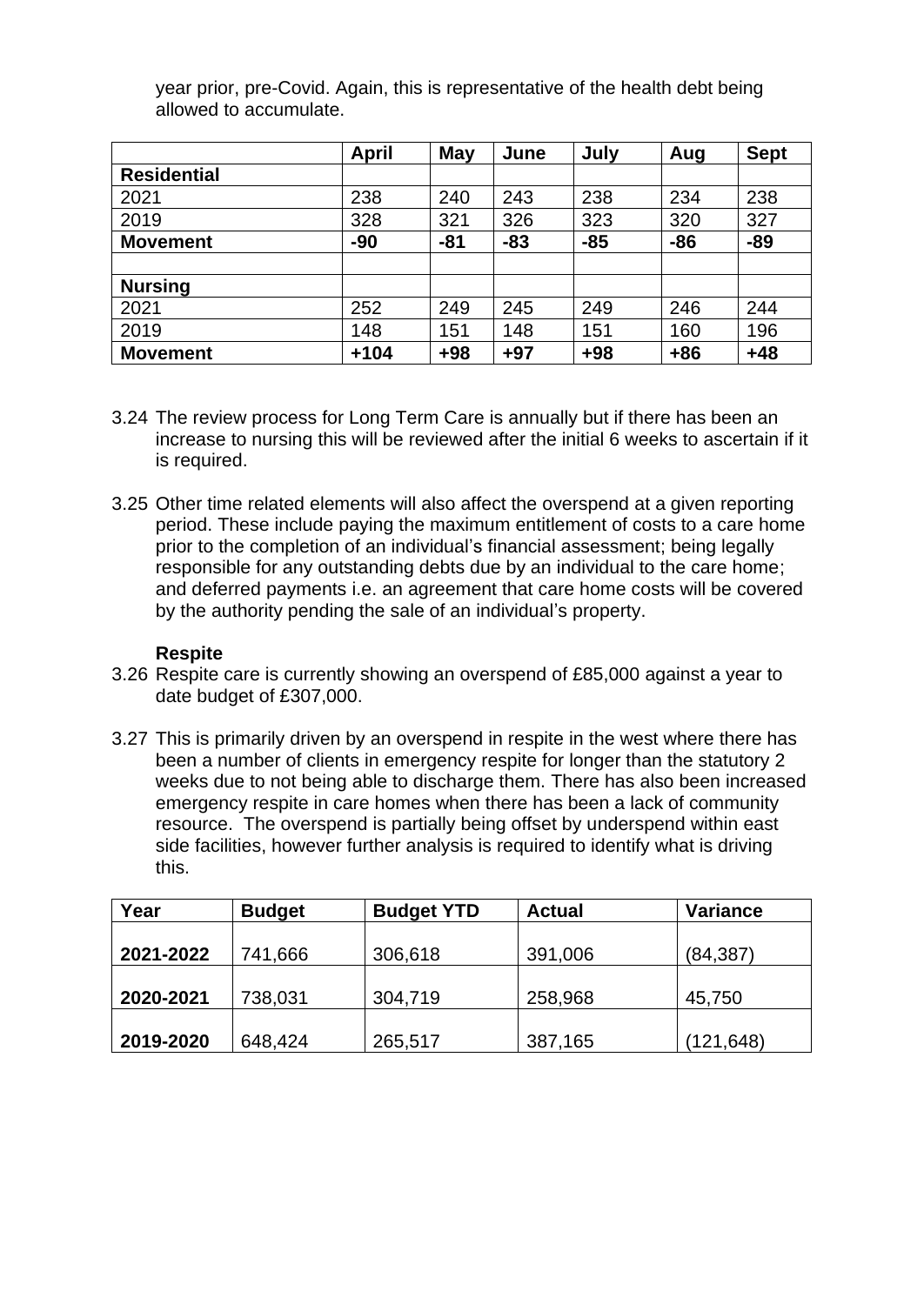#### **Day Services**

| Year      | <b>Budget</b> | <b>Budget YTD</b> | <b>Actual</b> | Variance |
|-----------|---------------|-------------------|---------------|----------|
| 2021-2022 |               |                   |               |          |
|           | 734392        | 307,491           | 120,768       | 186,723  |
| 2020-2021 |               |                   |               |          |
|           | 734,392       | 307,491           | 57,178        | 250,313  |
| 2019-2020 |               |                   |               |          |
|           | 738,792       | 309,324           | 391,342       | (82,018) |

3.28 There is an underspend in Day services at present due to the cessation of an external contract and services such as 'Shared Lives' being coded to Covid funding whilst the service is remobilised. 2020-2021 had a larger underspend due to services not running due to the pandemic. 2019-2020 overspend was due to an external contract but this has now ended.

## **4 KEY MATTERS RELEVANT TO RECOMMENDATION**

#### **Budget Scrutiny**

- 4.1 Regular finance meetings are in place with accountants and operational managers.
- 4.2 There will be robust monthly reviews and decision making initiated by Head of Service.

#### **Improvement Initiatives**

- 4.3 Home first remains a priority for Health and Social Care Moray (HSCM) and Dr Gray's Hospital who are taking forward various programmes of work through the Home first Delivery group e.g. Health Improvement approach to respiratory conditions, Discharge to Assess, Hospital at Home, Ambulatory care, delayed discharge. Along with the outcome based commissioning for care at home and also the commitment to taking forward the 3 conversation model across our system in Moray will change the way we approach and provide care services in the future. Through the Moray Portfolio the Home first Delivery group have recognised the need to pull these initiatives under the Hospital without Walls proposals. Through a recent workshop unified key clinicians and managers have developed some key principles. This creates a new programme involving all aspects of Home First, unscheduled care, primary/secondary care being brought together under the umbrella of Hospital without Walls. The key objectives of this is to establish a system of responsive, seamless, coordinated, multi-disciplinary care supporting older people with frailty and multimorbidity. The Home first programmes create highly responsive multidisciplinary teams (MDTs) who can support patients in the community, front door of Dr Grays and in-patient wards to reduce and reshape demand and optimise discharge pathways etc.
- 4.4 The Moray Portfolio Senior Management Team have developed the following key priority areas to sit under this programme to provide focus and clarity: • To reduce and reshape demand on services
	- To reduce congestion and overcrowding of the hospital Emergency **Department**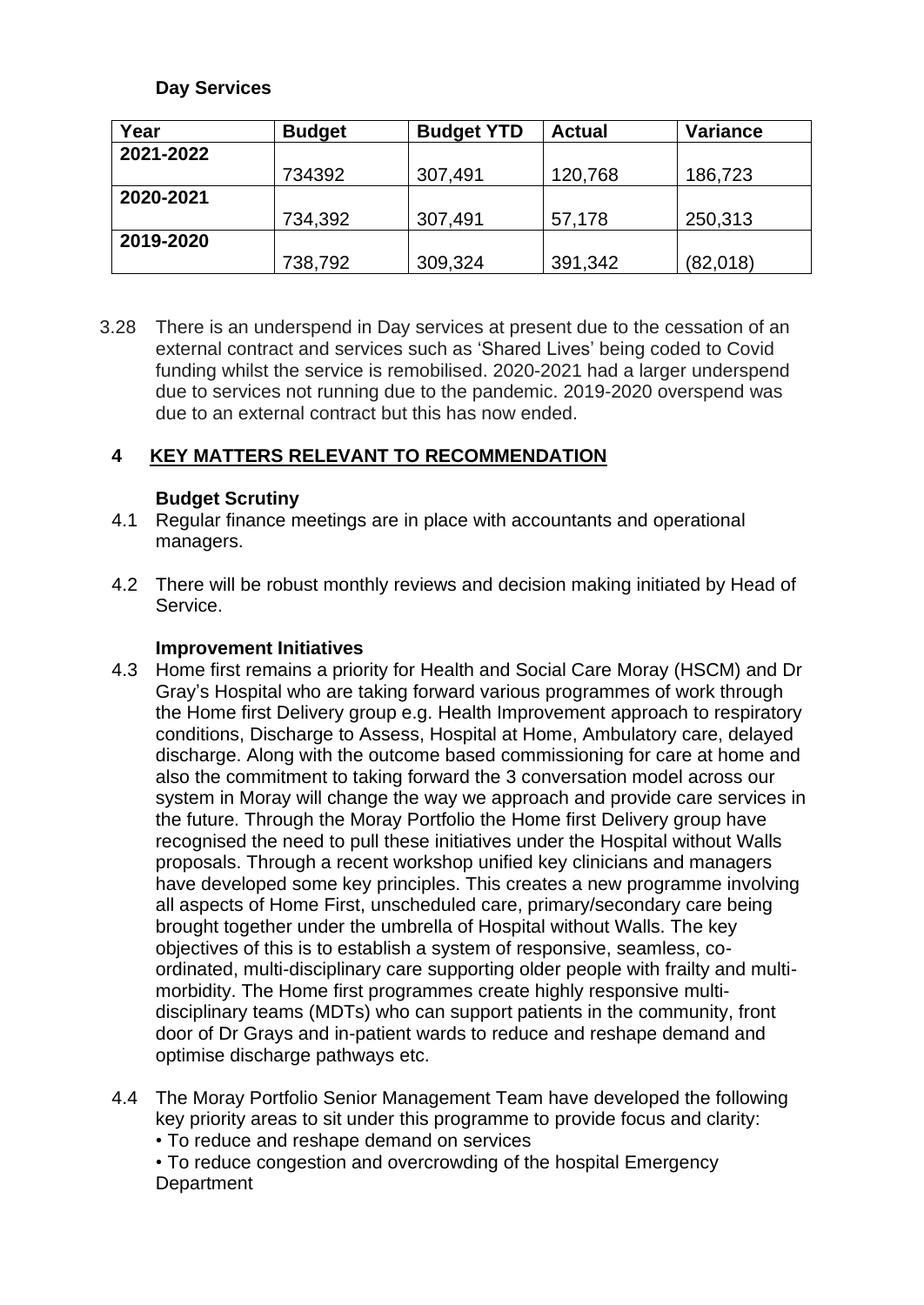- To optimize discharge pathways across the system
- To enhance resilience and responsiveness of social work and social care, and

• To develop and inform the Grampian Operational Pressure Escalation System (G-OPES) framework in terms of appropriate Moray Portfolio actions to be taken in response to levels of escalating system pressure

Therefore it is recognised that moving forward the overarching programme 'Hospital without Walls' in Moray provides a whole system approach to addressing how we manage delays in the system and demand on current services. By pulling our resources together to rapidly intervene and appropriately manage decompensated frailty, and also support older people in advance of crisis, we can potentially minimise both personal and resource costs of dependency.

# **Additional Funding**

4.5 In recent weeks, Scottish Government has announced additional funding and new investment that is being put into place to help protect health and social care services over the winter period and to provide longer term improvement in service capacity across our health and care systems. The investment aims to: maximise capacity; ensure staff wellbeing; ensure system flow and to improve outcomes. Over the next period, the Chief Financial Officer will work closely with the Senior Management Team to ensure the principles supporting this additional funding can be delivered. The impact on allocating this funding will alleviate some of the current pressure being experienced in the care at home budgets.

# **Contingencies**

4.6 Winter surge plans such as the increase of the Community Response Team staffing should offset some expense of emergency respite. Additional staff have been recruited to support Access Team and Hospital Discharge teams to accelerate and improve processes. Winter planning is progressing at present. These posts have been funded through temporary funding.

## **Summary**

4.7 Overspends are reflecting national trends of increased care demands on budgets already operating in a deficit and with decreased resources. This has been recognised in the recent announcements of additional funding and will be reflected in future reporting.

## **5. SUMMARY OF IMPLICATIONS**

**(a) Corporate Plan and 10 Year Plan (Local Outcomes Improvement Plan (LOIP)) and Moray Integration Joint Board Strategic Plan "Moray Partners in Care 2019 – 2029"**

This report is consistent with the objectives of the Strategic Plan and includes budget information for services included in the MIJB Revenue Budget 2021/22.

**(b) Policy and Legal**

It is the responsibility of the organisation receiving the direction to work with the Chief Officer and Chief Financial Officer to deliver services within the resources identified. The Moray Integration Scheme (para 12.8 of the